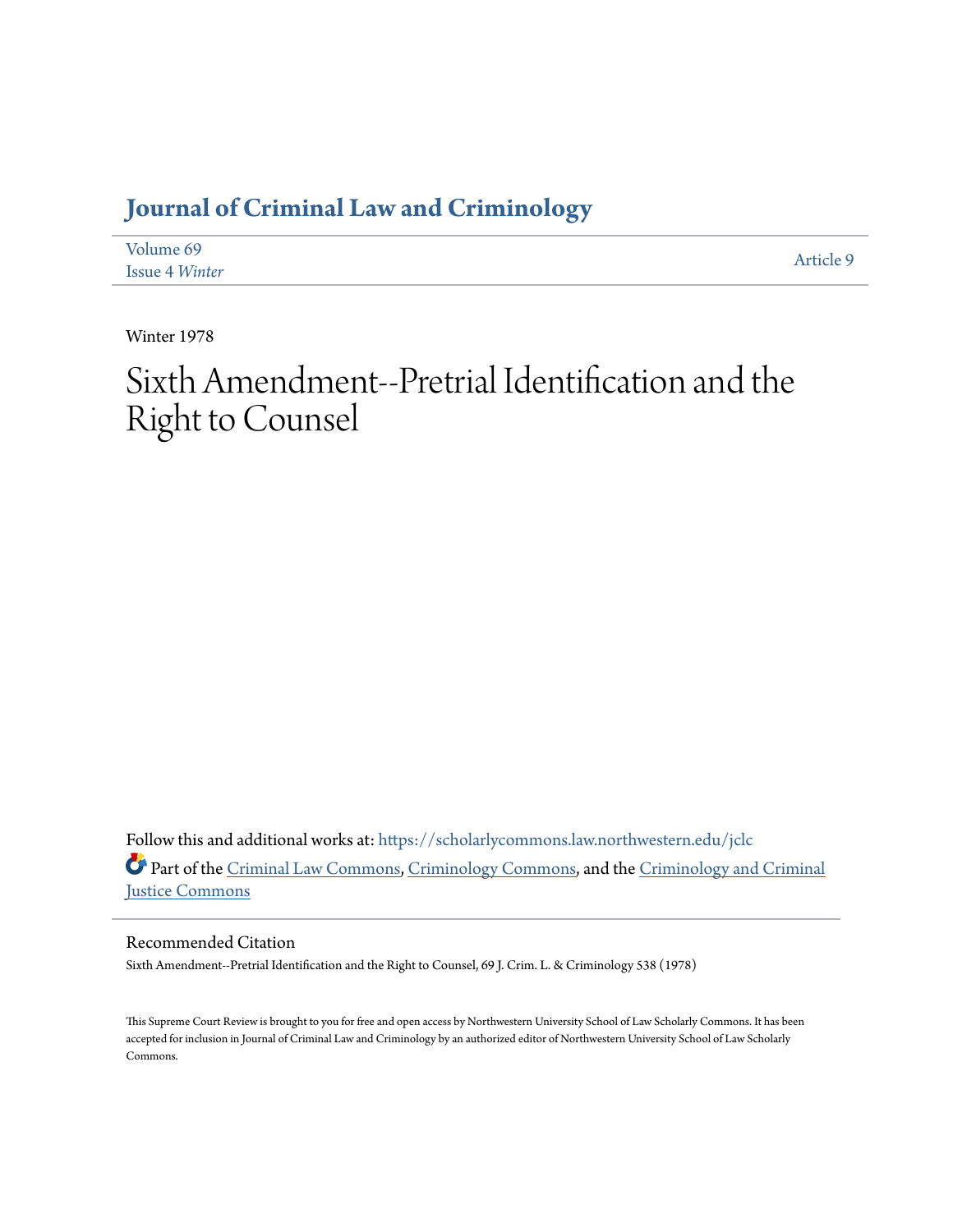## **SIXTH AMENDMENT-PRETRIAL IDENTIFICATION AND THE RIGHT TO COUNSEL**

## **Moore v. Illinois,** 434 **U.S. 220 (1977).**

In *Moore v. Illinois,'* the United States Supreme Court clarified its position as to when the sixth amendment entitles the accused to the assistance of counsel at a pretrial corporeal identification and as to when testimony concerning the pretrial identification of an uncounseled accused is admissible at trial. The Court, in an opinion by Justice Powell, held that the sixth amendment's counsel guarantee attaches upon the initiation of the adversary criminal proceedings, even if, as in *Moore,* the pretrial corporeal identification occurs at a preliminary hearing, prior to the accused's indictment.<sup>2</sup> The Court also held that prosecution testimony concerning a pretrial identification improperly conducted in the absence of counsel is inadmissible at trial even if an independent source for the pretrial identification can be established.<sup>3</sup>

The sixth amendment to the United States Constitution entitles the accused to the assistance of counsel in all criminal prosecutions.<sup>4</sup> Historically, the counsel guarantee was intended to assure the assistance of counsel at trial, inasmuch as the accused there became "confronted with both the intricacies of the law and the advocacy of the public prosecutor."5 However, as a result of changes in patterns of investigation and procedure, today's accused confronts both expert adversaries and the judicial system well before his trial begins.<sup>6</sup> It is therefore appropriate that the counsel guarantee has been extended to critical stages of prosecution which precede trial.<sup>7</sup>

**"** U.S. CONsr. amend. VI: "In all criminal prosecutions, the accused shall enjoy the right **...** to have the Assistance of Counsel for his defence."

**<sup>5</sup>**United States v. Ash, 413 U.S. 300, 309 (1973). *<sup>6</sup> id.* at 310.

**<sup>7</sup>**As the Supreme Court has noted:

When the Bill of Rights was adopted, there were no organized police forces as we know them today. The accused confronted the prosecutor and the witnesses against him, and the evidence was marshalled, largely at the trial itself. In contrast, today's law enforcement machinery involves critical confrontations of the accused **by** the prosecution at pretrial proceedings where the results might well

In *United States v. Wade*,<sup>8</sup> the Supreme Court held that a pretrial post-indictment identification lineup is a critical stage of prosecution at which the accused is entitled to the assistance of counsel. In *Wade,* the Court determined that the presence of counsel is necessary both to prevent suggestiveness in the conduct of the lineup and to permit reconstruction of the event for effective cross-examination at trial-in short, to assure a meaningful defense? Realizing that a witness is unlikely to change an announced identification, the Court emphasized the necessity of preventing the im-

settle the accused's fate and reduce the trial itself to a mere formality. In recognition of these realities of modem criminal prosecution, our cases have construed the Sixth Amendment guarantee to apply to "critical" stages of the proceedings.

United States v. Wade, **388 U.S.** 218,224 **(1967)** (footnote omitted).

Pretrial confrontations deemed "critical" stages of the proceedings include arraignment, Hamilton v. Alabama, **368 U.S. 52 (1961),** post-indictment lineup, United States v. Wade, **388 U.S. 52 (1967),** and preliminary hearing, Coleman v. Alabama, **399 U.S. 1 (1970).**

**8** 388 **U.S. 218 (1967).** In this case, defendant Wade was indicted for the robbery of a federally insured bank. **A** lineup for identification purposes was then conducted in the absence of Wade's appointed counsel. Each participant in the lineup wore strips of tape on his face and spoke words attributed to the robber. The witnesses identified Wade as the robber and, at trial, testified that Wade was the robber. Testimony regarding the pretrial identifications was elicited **by** defense counsel on cross-

examination. *<sup>9</sup> id.* at 224-25, **236.** It is this dual purpose of the counsel guarantee that precludes the application of the "totality of circumstances" test suggested **by** Justice Rehnquist in *Moore.* 434 **U.S.** at **233** (Rehnquist, **J.,** concurring). If the counsel guarantee were intended only to prevent suggestiveness and thus ensure the reliability of pretrial identifications, perhaps the "totality" test employed to determine due process violations would be appropriate to determine whether the presence of counsel was necessary in a given situation. However, it is because of the harmful impact of a pretrial denial of counsel upon the trial itself that counsel is guaranteed to the defendant at "citical" pretrial stages and that any testimony ex- ploiting the denial must **be** strictly excluded **by** the trial court. Whether the right to counsel attaches and whether exploitive testimony is admissible cannot be determined on a case **by** case basis according to the "totality of circumstances" of each case.

<sup>434</sup> U.S. 220 (1977). *<sup>2</sup> Id.* at 228-29. *<sup>3</sup>***Id.** at **231-32.**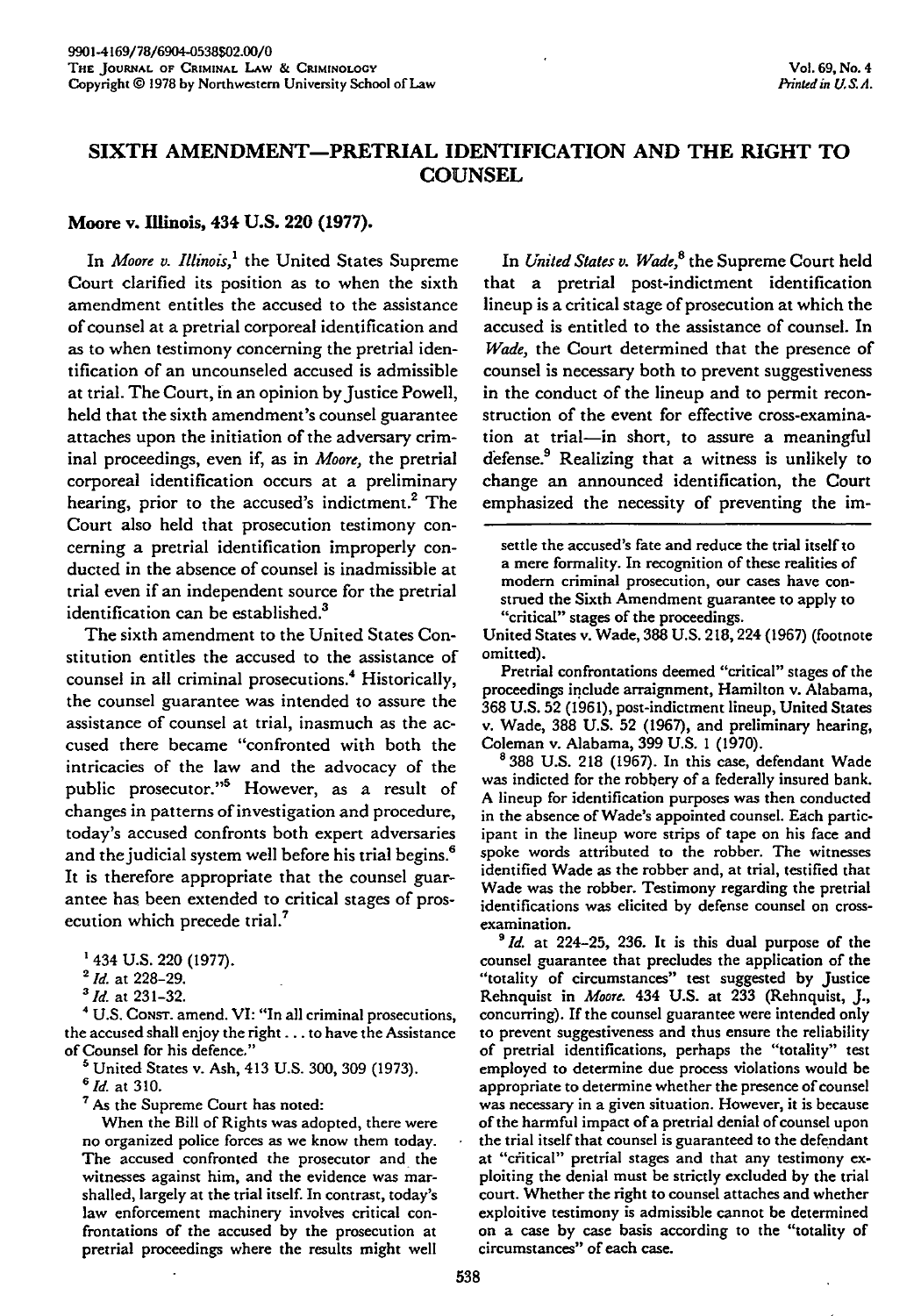proper suggestions that often lead to mistaken identifications.<sup>10</sup> Moreover, recognizing that a pretrial confrontation for purposes of identification" may in effect be the trial that determines the fate of the accused,<sup>12</sup> the Court extended the right of counsel to protect the accused from prejudice at this critical stage in the prosecution.

Since the conduct of a pretrial post-indictment lineup in the absence of defense counsel was held to have violated the accused's sixth amendment right to counsel, there arose, in *Wade*, a corollary question regarding the admissibility of identifications made at trial by witnesses who had attended constitutionally impermissible pretrial lineups. These in-court identifications, the Court held, must be excluded at trial unless the prosecution can establish that the identifications are based on observations of the accused other than those made at the lineup.<sup>13</sup>

In *Gilbert v. Califomia,'4* a companion case to *Wade,* the Supreme Court reiterated its *Wade* holding that the conduct of a pretrial post-indictment lineup in the absence of defense counsel is unconstitutional and that the admission of in-court identifications, without first determining that they are untainted **by** an illegal lineup, is constitutional error. In addition, the *Gilbert* Court addressed the

**0** 388 **U.S.** at **229.**

<sup>11</sup> "The pre-trial confrontation for purpose of identification may take the form of a lineup **...** or presentation of the suspect alone to the witness .... It is obvious that risks of suggestion attend either form of confrontation and increase the dangers inhering in eyewitness identification." *Id*

<sup>12</sup> The trial which might determine the accused's fate may well not be that in the courtroom but that at the pretrial confrontation, with the State aligned against the accused, the witness the sole.jury, and the accused unprotected against the overreaching, intentional or unintentional, and with little or no effective appeal from the judgment there rendered by the witness-"that's the man."

*Id.* at 235-36.<br><sup>13</sup> *Id.* at 239-40.

14 **388 U.S. 263 (1967).** In this case, defendant Gilbert was indicted for armed robbery and murder, and a lineup was conducted in the absence of Gilbert's appointed counsel. The lineup was held in an auditorium so that over **100** persons could view the lineup participants, who were instructed to walk, speak and don certain clothing. At trial, the eyewitnesses to the crime in question identified Gilbert as the robber-murderer. Testimony regarding their pretrial identifications was elicited by defense counsel on cross-examination. On direct examination **by** the prosecution, the manager of the building where Gilbert lived and eight witnesses to other robberies attributed to Gilbert identified Gilbert in court and testified to their pretrial identifications.

issue of the admissibility of direct testimony by prosecution witnesses concerning improper pretrial identifications. On this point, the Court held that testimony derived from improper pretrial identifications is exploitive of illegal lineups and must therefore be excluded, even if an independent source for the pretrial identifications can be asserted.<sup>15</sup> The *per se* exclusion of such testimony, the Court reasoned, is necessary so as not to enhance in-court identifications and thereby "seriously aggravate whatever derogation exists of the accused's right to a fair trial."<sup>16</sup> Furthermore, the Court believed that "[o]nly a *per se* exclusionary rule as to such testimony can be an effective sanction to assure that law enforcement authorities will respect the accused's constitutional right to the presence of counsel at the critical lineup."<sup>17</sup> The Court found the admission of testimony concerning improper pretrial identifications to be constitutional error in *Gilbert,* but left to the courts below the determination of whether the error was harmless.<sup>18</sup>

In *Kirby v. Illinois,"9* the Supreme Court addressed **the** 'question of an accused's entitlement to the assistance of counsel at a pretrial *pre-indictment* identification. The Court held that a person's constitutional right to counsel attaches only "at or after the initiation of adversary judicial criminal proceedings-whether **by** way of formal charge, preliminary hearing, indictment, information, or arraignment."<sup>20</sup> Since no prosecution had commenced against Kirby prior to his being identified **by** the victim, the Court found no right to the assistance of counsel at the confrontation. Inasmuch as the pretrial identification was not improper, the Court declined to apply the *Wade-*

17 *Id.* at 273.<br><sup>18</sup> *Id.* at 274. According to Chapman v. California, 386 **U.S. 18 (1967),** the harmlessness of a constitutional error must be established beyond a reasonable doubt. **If** there is no "reasonable possibility that the evidence complained of might have contributed to the conviction," the error will be deemed harmless. Fahey v. Connecticut, **375 U.S. 85, 86-87 (1963).**

**is** 406 **U.S. 682 (1972).** In this case, the police stopped defendant Kirby on the street and found him to be carrying someone else's social security card and traveler's checks. Kirby was arrested and brought to the police station. When police records revealed the items in question to have been recently stolen, the police brought the robbery victim to the police station and the victim identified Kirby as the robber. At trial, the victim again identified Kirby as the robber and directly testified as to his prior identification.

*Id.* at **689.**

*<sup>&</sup>quot;s* **Id.** at **272-73.** *'*

*<sup>6</sup> 1d.* at **273-74.**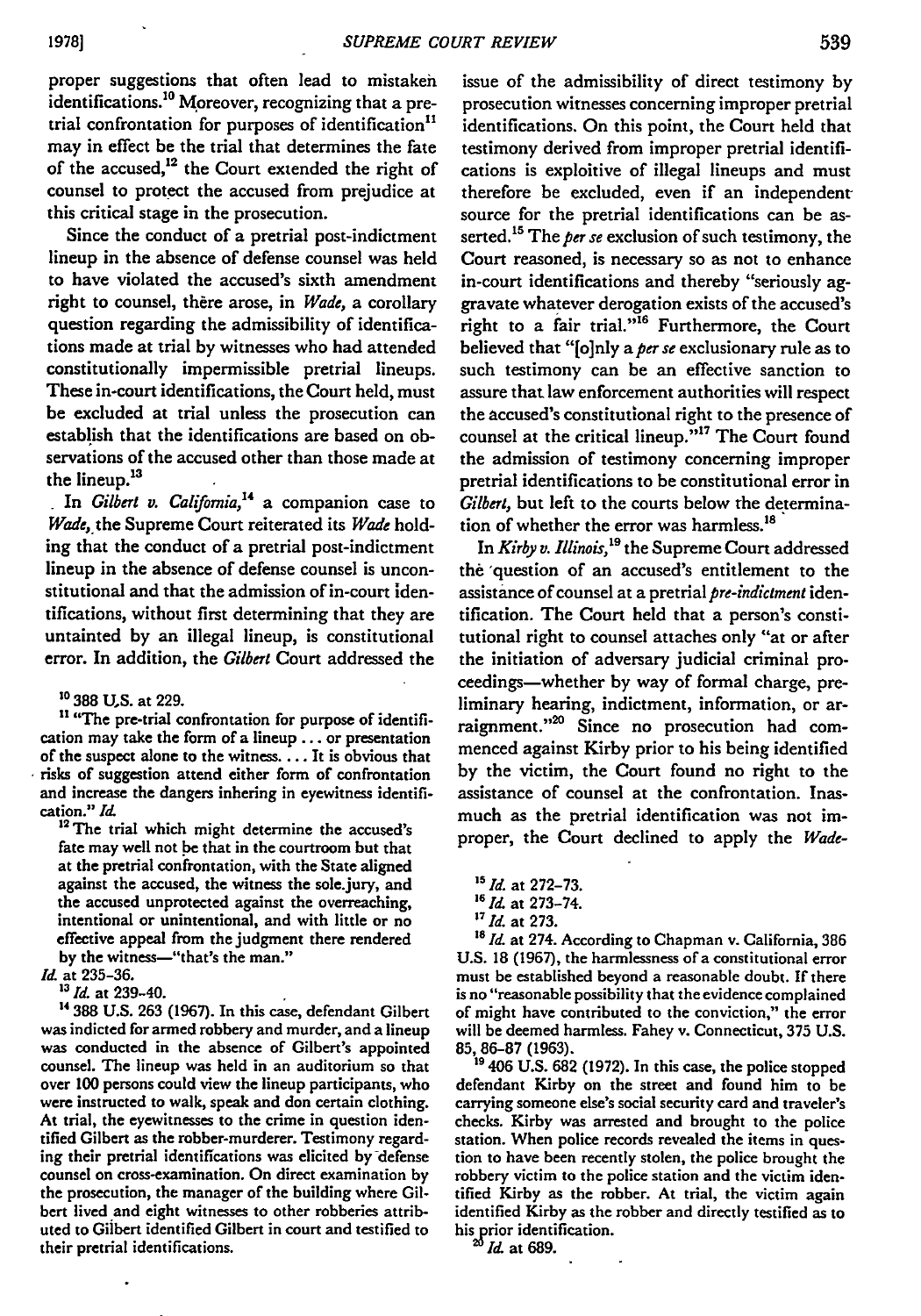*Gilbert* principles to exclude any of the victim's onter principles to exercidentification testimony.<sup>2</sup>

In *Moore v. Illinois*,<sup>22</sup> the Supreme Court once again concerned itself with the propriety of a pretrial corporeal identification. Defendant Moore was implicated in the sexual assault of a young woman<sup>23</sup> by the victim's identification of Moore's photograph<sup>24</sup> and by the presence at the scene of the crime of a letter written **by** Moore's girlfriend.25 Upon this evidence, the police arrested Moore and held him pending a preliminary hearing to determine whether he should be bound over to the grand jury.<sup>26</sup>

As the victim was escorted to the preliminary hearing, a policeman told her that she was going to view a suspect whom she should identify if she could. The policeman also had the victim sign a complaint which named Moore as her assailant. At the hearing, the victim was in the courtroom when Moore's name was called and he was led to the bench. After the judge informed Moore that he was charged with rape and deviate sexual assault, and after the judge called the victim to the bench, the State's Attorney enumerated the items of physical evidence linking Moore to the crimes. $27$  The

**23** The victim was sexually assaulted in her apartment at mid-day. The victim saw her assailant's face for ten to fifteen seconds before he covered it with a bandana. Although she did not know his name, the victim thought her assailant was the same man who had made offensive remarks to her in a bar the night before. *Id.* at 221-22.

**<sup>24</sup>**According to the United States Supreme Court, the victim chose two or three photographs, one of which pictured Moore. 434 **U.S.** at 222. According to the Illinois Supreme Court, the victim tentatively identified Moore from his photograph but stated that she could not be certain unless she saw him again. People v. Moore, **51 Ill. 2d 79, 85, 281 N.E.2d** 294, **298 (1972).** Both the Illinois Supreme Court and the United States Court of Appeals for the Seventh Circuit considered the photographic identification to form the basis of the victim's subsequent cororeal identifications of Moore. *See* notes 41 & **53** *infra.*

<sup>25</sup> 434 U.S. at 222.

**<sup>26</sup>**In Illinois, all prosecutions of felonies must be by indictment unless properly waived. ILL. **ANN. STAT.** ch.. 38, § 11 1-2(a) (Smith-Hurd 1970). A preliminary hearing may be held to determine if there is probable cause to believe that the defendant has committed an offense and should therefore be held to answer to the grand jury. ILL. **ANN. STAT.** ch. 38, § 109-3(a) (Smith-Hurd 1970).

<sup>27</sup> The State's Attorney stated that a guitar and a flute taken from the victim's apartment at the time of the assault were found in Moore's apartment. He also stated that clothes like those worn by the assailant were found in Moore's apartment. However, since further investigation revealed that the instruments found at Moore's State's Attorney then asked the victim if she saw her assailant in the courtroom, whereupon the victim pointed to Moore.<sup>28</sup> Moore was neither represented **by** counsel at this hearing nor offered an appointment of counsel **by** the court.29

After the grand jury returned a four-count indictment against Moore,<sup>30</sup> an attorney was appointed to defend him. Citing *Wade,* Moore's counsel moved to suppress the victim's identification of Moore, alleging that it had been elicited through an unnecessarily suggestive pretrial procedure at which Moore had been without counsel. After an evidentiary hearing, the court denied the motion to suppress the victim's identification, on grounds that the prosecution had shown an independent basis for the identification.<sup>31</sup>

At trial, the victim testified on direct examination **by** the prosecution that she had identified Moore at the preliminary hearing, and she once again identified Moore as her assailant. The jury found Moore guilty as charged.32 On appeal, the Illinois Supreme Court rejected Moore's argument that the victim's identification testimony should have been excluded as the product of a "suggestive corporeal identification procedure."<sup>33</sup> The court believed that the fact that the victim had been permitted to see Moore at the preliminary hearing had merely confirmed her identification from a proper photographic display and had not tainted her **identification.3**

**3o** Moore was indicted for rape, deviate sexual assault, burglary and robbery. 434 **U.S.** at **223.** *<sup>31</sup>Id.*

<sup>32</sup> *Id.* at 223-24. In addition to the victim's identification, the prosecution presented the letter found in the victim's apartment as evidence linking Moore to the crimes. The defense presented an alibi for the time of the assault and a theory that the victim had brought the letter from the bar to her apartment the night before the attack. The jury rejected both the defense theory and alibi.

**33 51111. 2d** at 84, **281 N.E.2d** at **297.** The court found no reversible error in any of the nine claims asserted **by** Moore.

**3'** The court found no error in permitting the victim to see the defendant at the preliminary hearing *under* **the** *drcumstances. Id* at 85-86, **281 N.E.2d** at **298.** The relevant

<sup>21</sup> *Id.* at 690.

<sup>22 434</sup> U.S. 220 (1977).

apartment were not those taken from the victim's apartment, the instruments were not introduced into evidence at trial, nor was any clothing. 434 **U.S.** at **230** n.4.

<sup>&</sup>lt;sup>28</sup> *Id.* at 222-23.

**<sup>2</sup>** Moore's preliminary hearing was held in **1967.** Since **1970,** individuals accused of crime in Illinois have been entitled to the assistance of counsel at preliminary hearings. People v. Adams, 46 **11. 2d** 200, **263 N.E.2d** 490 **-(1970),** *aff'd sub* nora. Adams v. Illinois, 405 **U.S. 278 (1972).**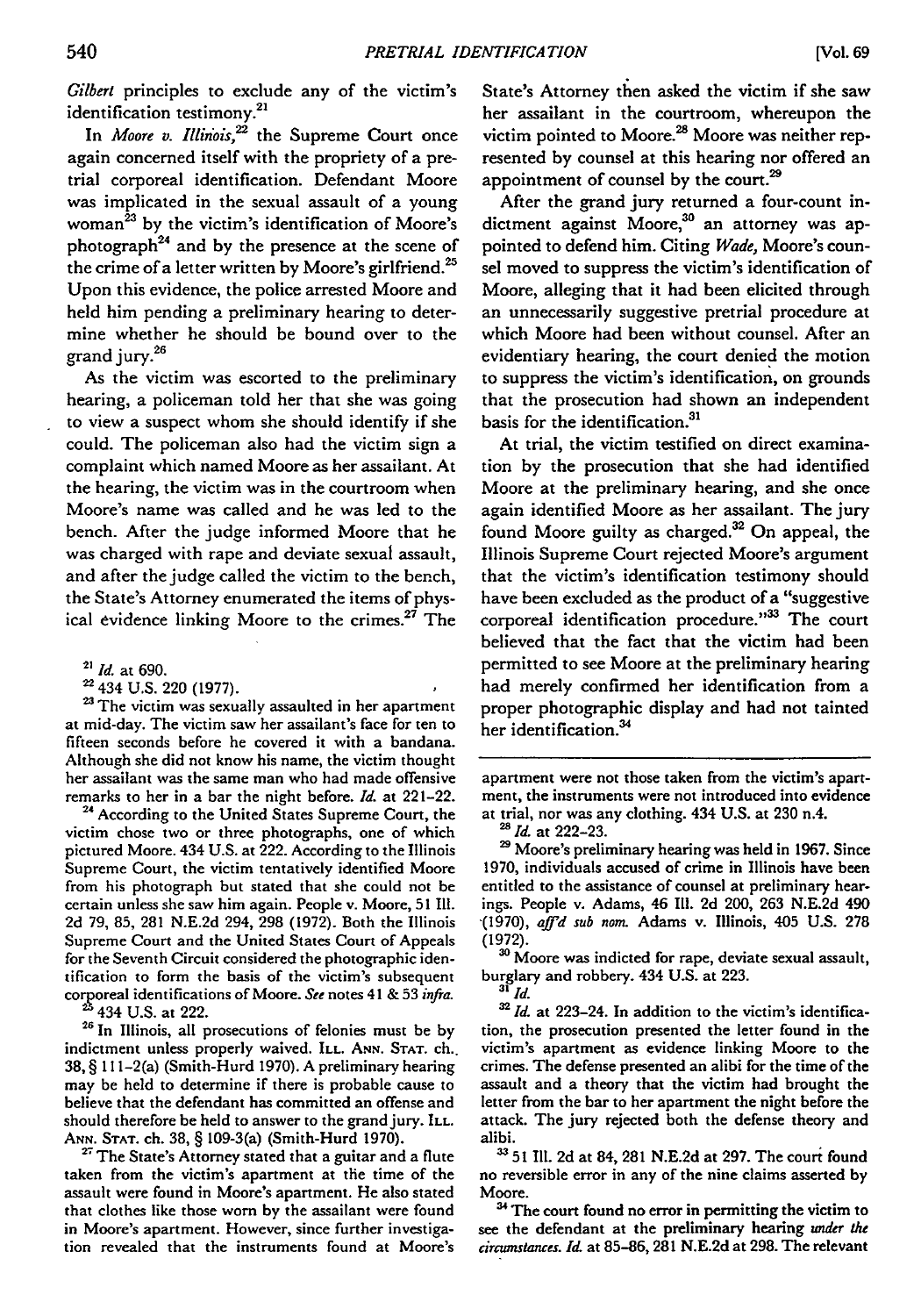After the United States Supreme Court denied certiorari,<sup>35</sup> Moore sought a writ of habeas corpus from the United States District Court for the Northern District of Illinois, alleging violation of his sixth amendment rights. $36$  The district court declined to decide the question of whether Moore had been entitled to the assistance of counsel at the pre-indictment identification.<sup>37</sup> Rather, the court held that, even if the counsel guarantee and attendant exclusionary rules were applicable in Moore's case, the victim's identification testimony was admissible because it had been based on adequate observation of Moore at the time of the assault.?8

The United States Court of Appeals for the Seventh Circuit affirmed the district court's denial of Moore's habeas corpus petition.<sup>39</sup> The court held that Moore's right to counsel had not been violated at the pretrial pre-indictment corporeal identification because *Kirby* had limited that right to postindictment situations.<sup>40</sup> The court also held that the *Wade-Gilbert* exclusionary rule was inapplicable in Moore's situation because the victim's pretrial identification had been of independent origin.<sup>41</sup>

The United States Supreme Court finally granted certiorari because of a conflict between the holdings of the lower courts in *Moore* and the

"409 **US. 979 (1972).**

United States *ex rel* Moore v. Illinois, No. **73-C-2222 (N.D. Ill.** June **3, 1975).** Moore contended that the pretrial identification procedure was **highly** suggestive and resulted in violations of his due process and sixth amendment rights. Moore also contended that he was denied due process and the effective assistance of counsel when he was denied copies of the transcripts of pretrial hearings which contained testimony **by** the victim. **I.,** slip op. at 2. The Supreme Court addressed only Moore's *Gilbert* argument, leaving the lower courts free to reconsider the other issues raised **by** Moore. 434 **U.S.** at **232** *&* n.7.

**' <sup>7</sup>**United States *ex reL* Moore v. Illinois, No. **75-1697 (7th** Cir. April **27, 1976).**

*Id See* note **53** *spra.*

<sup>29</sup> United States ex rel. Moore v. Illinois, No. 75-1697 **(th** Cir. April **27, 1976).**

*1,* slip op. at **9.**

**<sup>4</sup>***rd* slip op. **at 8.** *See* note 24 *supra.*

Court's holdings in *Wade, Gilbert* and *Kirby.42* As a consequence, the Court began its opinion in *Moore* by reiterating its holdings in those earlier cases.<sup>43</sup> The Court then addressed Moore's claim of entitlement, under *Wade, Gilbert and Kirby,* to the assistance of counsel at a pretrial *pre-indictment* corporeal identification.<sup>44</sup> The Court noted that *Wade and Gilbert* had deemed the pretrial *post-indictment* identification to be a critical prosecutive stage at which the accused is entitled to the assistance of counsel.

In addition, the Court noted that the question of whether the accused is so entitled at pretrial *preindictment* identifications had been answered **by** the Court in *Kirby* when it **held** that an accused's right to counsel attaches "at or after the initiation of adversary judicial criminal proceedings-whether **by** way of formal charge, *preliminary hearing,* indictment, information, or arraignment."<sup>45</sup> Since the Court had, in *Kirby,* specifically enumerated the preliminary hearing as marking the initiation of adversary judicial criminal proceedings, and since the State of Illinois had conceded that the preliminary hearing marked the initiation of adversary judicial criminal proceedings against Moore,<sup>46</sup> the Court felt compelled, in *Moore,* to hold that Moore's right to counsel had already attached prior to his identification **by** the victim at the preliminary hearing.<sup>47</sup> In so holding, the Court rejected as erroneous the Seventh Circuit's view that *Kirby* entitled the accused to counsel only at *post-indictment* identifications.48 The Court also rejected the Seventh Circuit's implication that conduct of Moore's identification at a judicial proceeding rather than at a lineup somehow precluded his right to counsel, for the Court found the 'judicial" presentation to have been **highly** suggestive nonetheless.49 Noting the role of counsel in preventing

**42434 U.S.** at **221.**

*'3* For a discussion of the holdings of *Wade, Gilbert* and *Kirby, see* notes **8-22** and accompanying text *supra.*

<sup>44</sup> "Petitioner was entitled to have an attorney present at his preliminary hearing, because it was a critical stage of prosecution, at which Moore was confronted by the onl, adversarial eyewitness." Brief for Petitioner at **13.** 406 **U.S.** at **689** (emphasis added).

46434 **U.S.** at **228** (citing Brief for Respondent at **8** & n.1; Transcript of Oral Argument at **32,** 34).

4434 **U.S.** at **228-29.**

<sup>48</sup>*Id* at **228.**

49 As the Court noted:

It is difficult to imagine a more suggestive manner in which to present a suspect to a witness for their critical first confrontation than was employed in this case. **The** victim, who had seen her assailant for only **10** to **15** seconds, was asked to make her identification after she was told that she was going

circumstances were that the victim had tentatively identified the defendant from photographs but stated that she could not be certain unless she saw him again. The victim signed a criminal complaint naming the defendant, then identified the defendant as her assailant, after the defendant had been called before the bench for a preliminary hearing. *Id.* at **85, 281 N.E.2d** at **298.** It is interesting to note that the United States Supreme Court considered these circumstances to be **highly** suggestive. *Se* note 49 and accompanying text *infia.*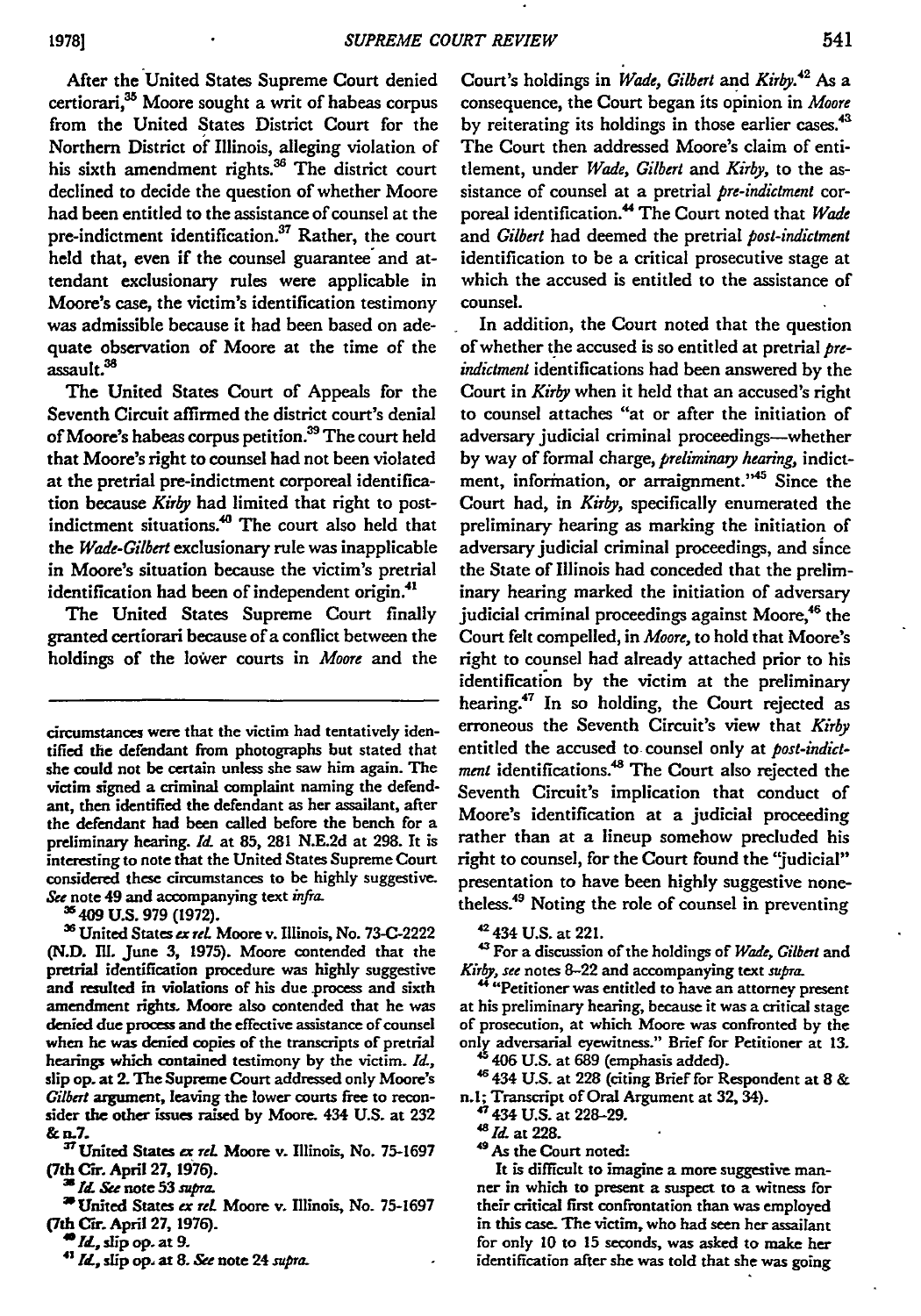suggestiveness in the conduct of a pretrial identification, the Court rejected the Seventh Circuit's assertion that counsel would be of little use at a pretrial identification such as Moore's.<sup>50</sup>

The Court next addressed Moore's claim that prosecution's testimony concerning the pretrial identification should have been excluded by the trial court.<sup>51</sup> The Court held, as in *Gilbert*, that such testimony was the direct result of an illegal identification procedure and had to be excluded regardless of the prosecution's establishment of an independent source for the pretrial identification.<sup>52</sup> Thus, the courts below, which had held that the victim's testimony concerning the pretrial identification was admissible because of an independent source for her identification, $53$  were found to have been in error. In view of the violation of Moore's right to counsel at the pretrial identification and in view of the prosecution's exploitation at trial of evidence directly derived from that violation, the Supreme Court reversed the judgment of the Seventh Circuit.<sup>54</sup> The cause was remanded for a determination of whether the constitutional error

to view a suspect, after she was told his name and heard it called as he was led before the bench, and after she heard the prosecutor recite the evidence believed to implicate the petitioner.

Id. at 229-30 (footnote omitted).

**50** The Court enumerated several ways in which counsel can attempt to prevent suggestiveness in a pretrial identification such as Moore's. Counsel could request arrangement of lineup, request to exclude the victim from the courtroom while charges and evidence are recited, request seating of the accused with the audience when identification is attempted or cross-examine the victim before her identification hardens. However, the Court expressed no opinion as to whether the judge presiding at the preliminary hearing must grant any of the above requests. *Id.* at 230 **&** n.5. **,** The Court did not pass on Moore's claims that the

victim's in-court identification was tainted by the prior uncounseled identification or that the in-court identification should have been excluded under the due process clause as the unreliable product of a suggestive procedure. *Id.* at 232 n.7.

**" <sup>2</sup> Id.** at 231.

**53** The federal district court found the victim's identification of Moore to have derived from her observation of him at the scene of the crime. United States ex *rel.* Moore v. Illinois, No. 73-C-2222, slip op. at 12 (N.D. Ill. June **3,** 1975). The state supreme court found the victim's identification of Moore to have derived from a proper photographic identification. **51** Il1. 2d at 85-86, 281 N.E.2d at 298. The trial court admitted the victim's identification on the ground that the prosecution had shown an independent basis for the identification, 434 U.S. at 223, but it is not clear what the court considered that basis to be.

54 434 U.S. at 231.

of admitting the tainted evidence had been harmless error.<sup>55</sup>

In *Moore,* the Supreme Court clarified some confusion which had arisen concerning its earlier holdings in *Wade, Gilbert* and *Kirby.* The courts below had apparently been confused about language in earlier Supreme Court opinions regarding attachment of the right to counsel-confusion which had resulted in their misconstruing the substance of the holdings of those cases. Undoubtedly, one such misunderstanding arose because of Justice Stewart's framing of the counsel issue, in *Kirby,* in terms of an extension of the benefits enjoyed by the accused in post-indictment situations to pre-indictment situations as well.56 In *Kirby,* the Court had reviewed a lower court holding that the *Wade-*Gilbert principles were inapplicable to *pre-indictment* situations.<sup>57</sup> The Supreme Court there affirmed the lower court's disposition of the case,<sup>58</sup> but did not do so on the ground that *Wade-Gilbert* principles .were inapplicable to *pre-indictment* identifications. Rather, the Supreme Court distinguished the permissible pretrial identifications of *Kirby* from the impermissible ones of *Wade* and Gilbert, because the defendant in *Kirby* had been identified *before* the initiation of *any* adversary judicial criminal proceedings against him.59 Inasmuch as defendant Moore, in the instant case, had been identified at a preliminary hearing which occurred *before* indictment but *after* the initiation of adversary judicial criminal proceedings, the Court held that Moore had been entitled to the assistance of counsel under *Kirby.* In so doing, the Court clarified and reaffirmed the point at which the right to counsel attaches.

The lower courts' misapplication of the holdings of *Wade* and Gilbert may also have arisen from the lower courts' misunderstanding of another term within those earlier Supreme Court opinions. In *Wade,* the Court had held that "in-court" identifi-

ss **Id** *See* note **18** *supra* for a discussion of the standard **by** which to determine harmless error. **<sup>56</sup>**"In the present case we are asked to extend the

*Wade-Gilbert per se* exclusionary rule to identification testimony based upon a police station showup that took place before the defendant had been indicted or otherwise formally charged with any criminal offense." 406 U.S. at 684 (emphasis in original).

**<sup>57</sup>**In People v. Kirby, 121 **Ill.** App. **2d 323, 257** N.E.2d **589 (1970),** the Appellate Court of Illinois relied on a state supreme court case, People v. Palmer, **41111. 2d 571,** 244 N.E.2d **173** (1969), to hold that the *Wade-Gilbert* principles apply only to *post-indictment* confrontations.

**58** 406 **U.S.** at 691.

*5 <sup>9</sup> Id.* at 689-90.